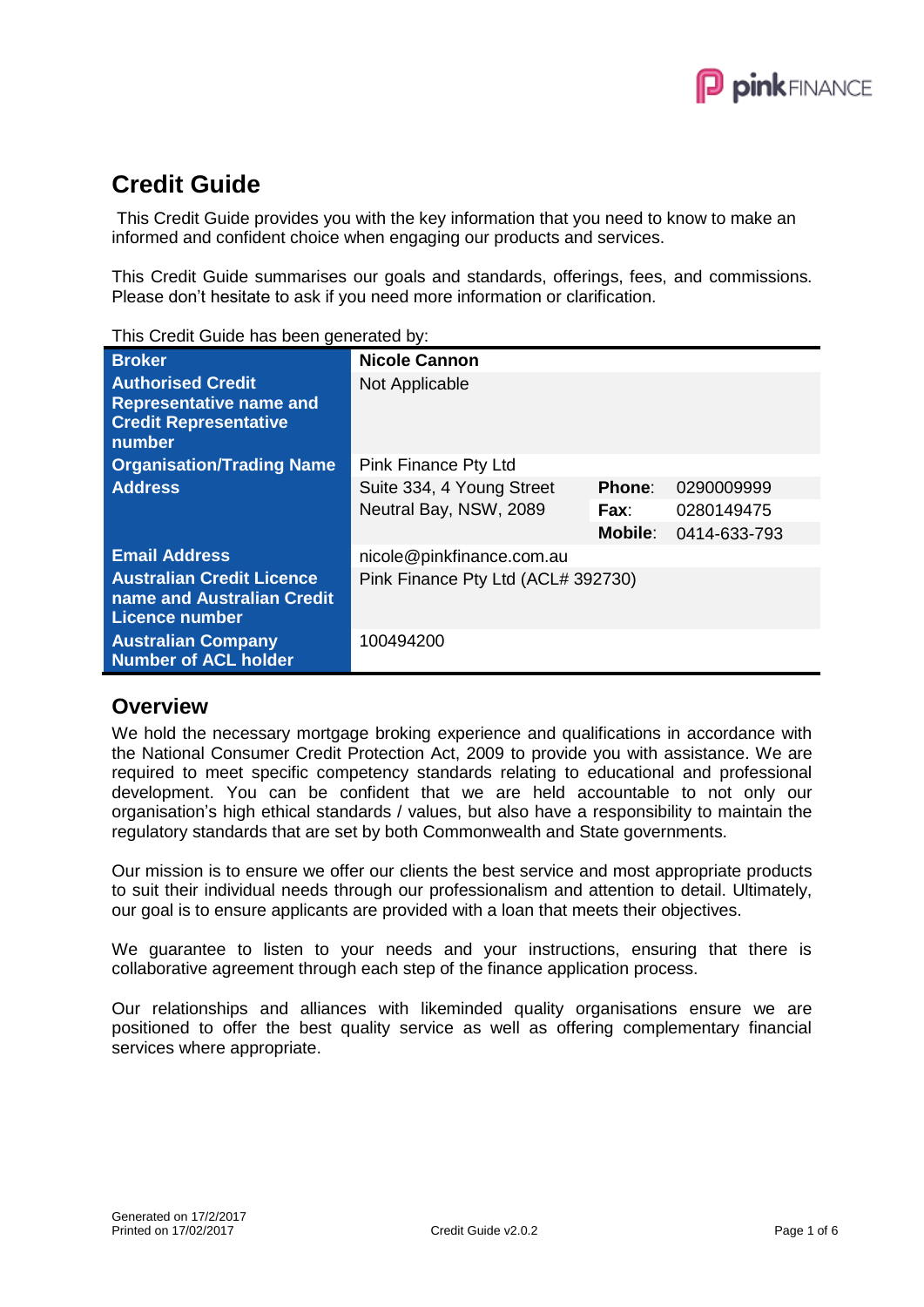

### **Suitability of Loans to Your Financial Objectives**

By law, before entering into a specific credit contract, we are obliged to conduct a Preliminary Credit Assessment to determine what kind of loans would be suitable for you. In consultation with you, we will explore and discuss with you your financial situation, financial objectives and borrowing needs before we determine which loan product may suit your requirements.

For the purposes of the Preliminary Credit Assessment, we will need to ask you some questions in order to assess whether the loan or lease is not unsuitable. The law requires us to:

- make reasonable inquiries about your requirements and objectives;
- make reasonable inquiries about your financial situation; and
- take reasonable steps to verify that financial situation.

The assessment will be conducted prior to recommendation of a particular product. The assessment will involve collection and verification of financial information to determine the appropriate loan amount and the loan costs associated with entering a credit contract. This will ensure that your circumstances will be assessed appropriately and that the options suggested will not place you in financial hardship. Once completed, this Preliminary Credit Assessment is only valid for 90 days. A copy of the Preliminary Credit Assessment will be available to you, on request - this will be available up to 7 years after we provide you with credit assistance

Prior to the Preliminary Credit Assessment being conducted, we may provide you with Product summaries that highlight various key features and benefits of the product. We may also provide you with Product Comparison documents that allow you to compare the features and benefits of each product and assess the suitability to your requirements.

| <b>Lenders available</b>     | We aim to provide you with information from a range of lenders and<br>products / loans. Once you have chosen a loan that is suitable for you,<br>we will help you obtain an approval.                                                                                                                                                                                       |
|------------------------------|-----------------------------------------------------------------------------------------------------------------------------------------------------------------------------------------------------------------------------------------------------------------------------------------------------------------------------------------------------------------------------|
| <b>Commonly used lenders</b> | The list below documents the 6 most commonly used Lenders by my<br>licensee. This does not necessarily reflect all of the financial<br>institutions that my licensee is able to conduct business through.<br>However, if less than six lenders are displayed below, this is a<br>summary of the lenders that my licensee is able to utilise for loan<br>submission purposes |
|                              | <b>Financial Institutions</b>                                                                                                                                                                                                                                                                                                                                               |
|                              | 1. AFG Home Loans - Retro                                                                                                                                                                                                                                                                                                                                                   |
|                              | 2. ANZ                                                                                                                                                                                                                                                                                                                                                                      |
|                              | 3. ING Direct                                                                                                                                                                                                                                                                                                                                                               |
|                              | 4. NAB                                                                                                                                                                                                                                                                                                                                                                      |
|                              | 5. St George Bank                                                                                                                                                                                                                                                                                                                                                           |
|                              | 6. Suncorp                                                                                                                                                                                                                                                                                                                                                                  |

### **Lender and Products**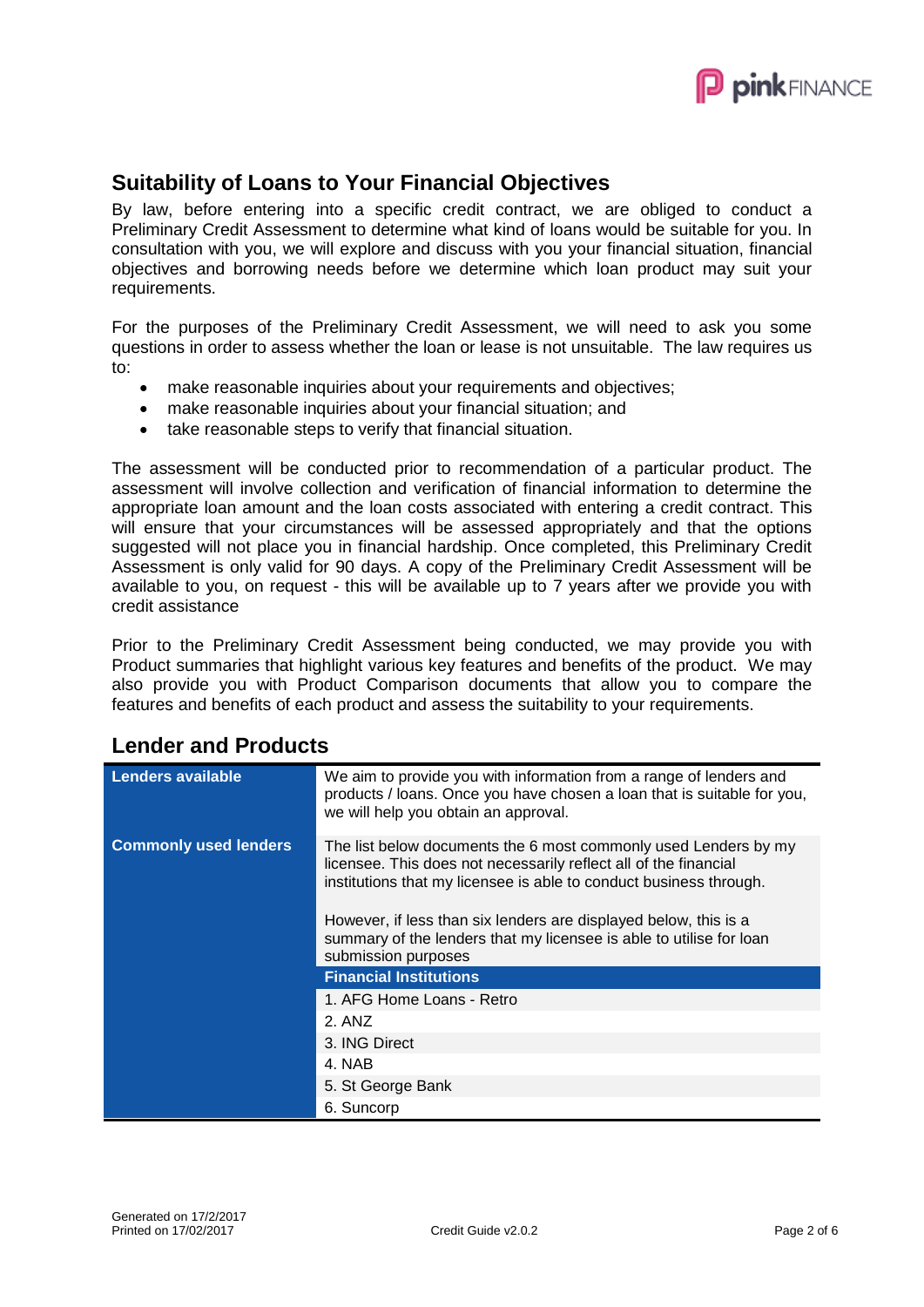

# **Fees, Charges, Commission and Disclosures**

| Fees payable by you to<br>third parties                         | When the credit application (loan) is submitted, you may need to pay<br>the lender's application fee, valuation fees, or other fees that are<br>associated with the loan application process, even if the loan is<br>ultimately unsuccessful.                                                                                                                                                                                                                                                                                            |
|-----------------------------------------------------------------|------------------------------------------------------------------------------------------------------------------------------------------------------------------------------------------------------------------------------------------------------------------------------------------------------------------------------------------------------------------------------------------------------------------------------------------------------------------------------------------------------------------------------------------|
| Fees payable by you to<br>the licensee                          | If a fee is payable by you, this will be disclosed in a Credit Quote that<br>will be provided to you. If a Credit Quote is not supplied, this will<br>indicate that we do not charge consumers any fees.                                                                                                                                                                                                                                                                                                                                 |
| <b>Payments received by the</b><br>licensee                     | Please take notice that the licensee may receive fees, commissions, or<br>financial rewards from Lenders or Lessors in connection with any<br>finance we arrange for you. These fees are not payable by you.                                                                                                                                                                                                                                                                                                                             |
|                                                                 | The commission / brokerage amount depends on the amount of the<br>finance and may vary from product to product. We can provide you<br>with information about a reasonable estimate of those commissions<br>and how the commission is worked out if you require.                                                                                                                                                                                                                                                                          |
| Fees payable by the<br>licensee to third parties                | We may pay fees to call centre companies, real estate agents,<br>accountants, or lawyers and others for referring you to us. These<br>referral fees are generally small amounts in accordance with usual<br>business practice.                                                                                                                                                                                                                                                                                                           |
|                                                                 | These are not fees payable by you. On request you can obtain a<br>reasonable estimate of the amount of the fee and how it is worked out.                                                                                                                                                                                                                                                                                                                                                                                                 |
|                                                                 | From time to time, we may also remunerate other parties through<br>payments, rewards or benefits.                                                                                                                                                                                                                                                                                                                                                                                                                                        |
| <b>Bonus and Incentive</b><br>arrangements with the<br>licensee | AFG Ltd and AFG members may receive additional remuneration in<br>the form of bonuses. AFG Ltd has bonus arrangements in place with<br>ANZ, CBA, St George, Macquarie, ING, Liberty and Westpac. Bonus<br>remuneration is based on various parameters including loan<br>submission quality, loan conversion ratios, loan portfolio growth and<br>loan volume. Those financiers may pay additional commission directly<br>or indirectly depending on whether AFG Ltd (through its member base)<br>meets the financier's bonus parameters. |
|                                                                 | As part of my membership with AFG Ltd, I am automatically a<br>participant in AFG's recognition and reward program where lodgement<br>and settlement volumes may contribute towards a reward or benefit.<br>Eg: If I meet loan volume hurdles with any financier on the AFG lender<br>panel (including AFG Home Loans), I may be eligible to participate in<br>an overseas conference.                                                                                                                                                   |
| <b>Other disclosures,</b><br>benefits or interests              |                                                                                                                                                                                                                                                                                                                                                                                                                                                                                                                                          |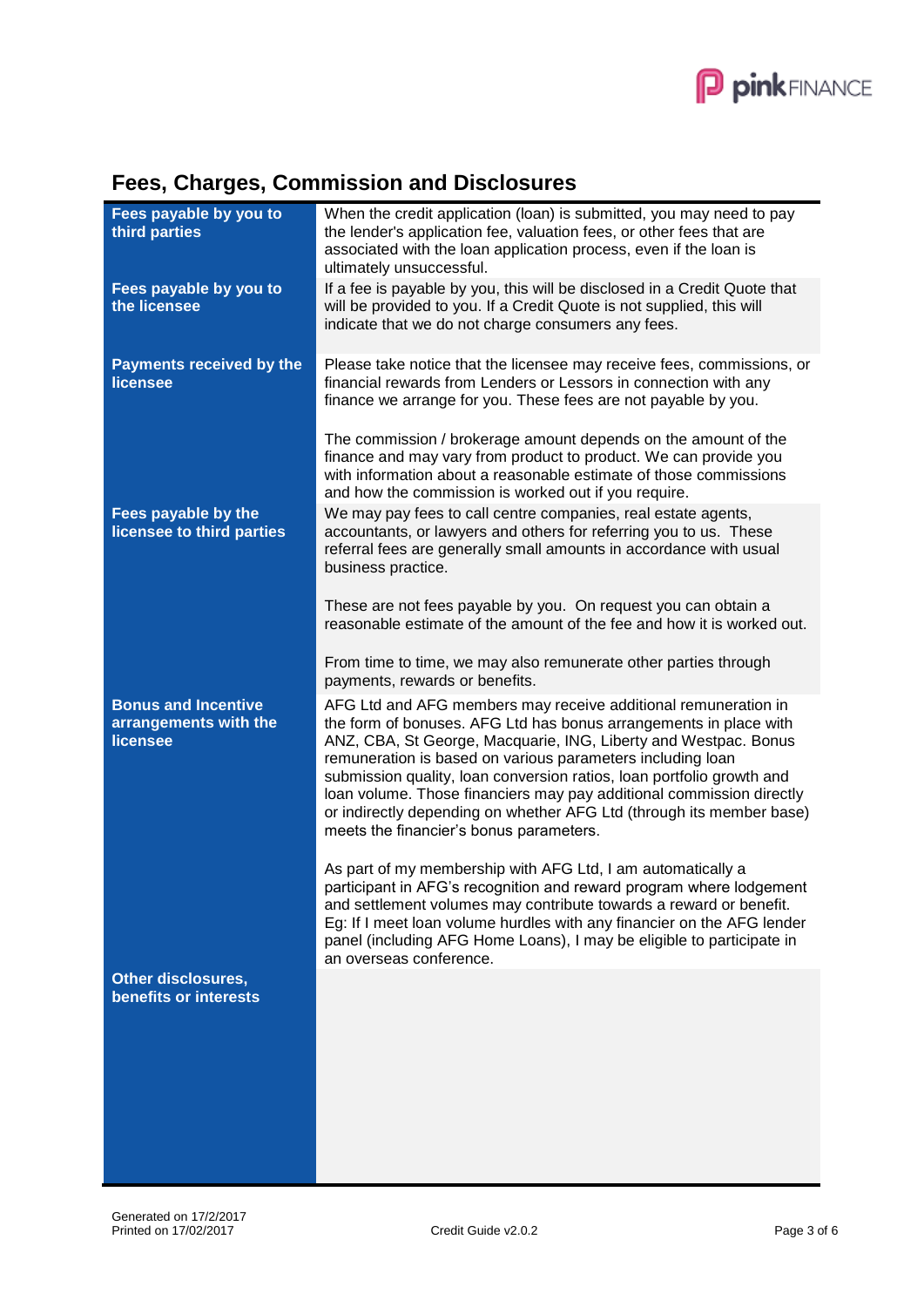

### **Complaints**

Irrespective of our status as a licensee, representative or credit representative, our reputation is built on matching the appropriate product(s) to the individual's requirements. We go to great lengths to ensure satisfaction with our services and offerings. However, there may be instances from time to time, where applicants may be dissatisfied with the outcomes of our consultation process. If you have a complaint about the service that we provide, the following steps or avenues for resolution are available to you.

#### **Step 1**

Most complaints arise from miscommunication and can usually be fixed quickly. So, please contact Nicole Cannon first and express about your concerns.

#### **Step 2**

If the issue is not satisfactorily resolved within 5 working days by talking with Nicole Cannon, we will apply our internal complaints process to manage your complaint appropriately. In this instance, the complaint will be internally escalated to our Complaints Officer. You may also contact the Complaints Officer directly.

#### **Complaints Officer**

| <b>Name</b>    | Nicole Cannon                                  |
|----------------|------------------------------------------------|
| <b>Phone</b>   | 0414633793                                     |
| Email          | nicole@pinkfinance.com.au                      |
| <b>Address</b> | Suite 334, 4 Young Street Neutral Bay NSW 2089 |

**Note**: In some instances your broker may also be fulfilling the role of the Complaints Officer. This will not affect the capacity to have your complaint dealt with appropriately.

By using our internal complaints process we hope to assist you to resolve your complaint quickly and fairly. The maximum timeframe in which to provide a written response to you is 45 days, although in pursuit of best practice and the reputation of our organisation, we aim to resolve these issues in a much shorter time frame.

#### **Step 3**

Although we try hard to resolve a customer's concern in the most considerate and direct manner, if you are not completely satisfied after the above steps have been attempted, you still have other avenues available to resolve the dispute. This is then managed externally and independently.

This external dispute resolution (EDR) process is available to you, at no cost. Two EDR schemes may be listed below. This indicates that the Credit Representative and their authorising Licensee are both required to be members (independently) of an ASIC approved EDR scheme. Where a Credit Representatives EDR is displayed, please contact that EDR scheme in the first instance for complaint escalation.

|                | <b>EDR (Licensee)</b> |
|----------------|-----------------------|
| <b>Name</b>    | COSL                  |
| <b>Phone</b>   | 1800 138 422          |
| <b>Address</b> | PO Box A252           |
|                | Sydney South NSW 1235 |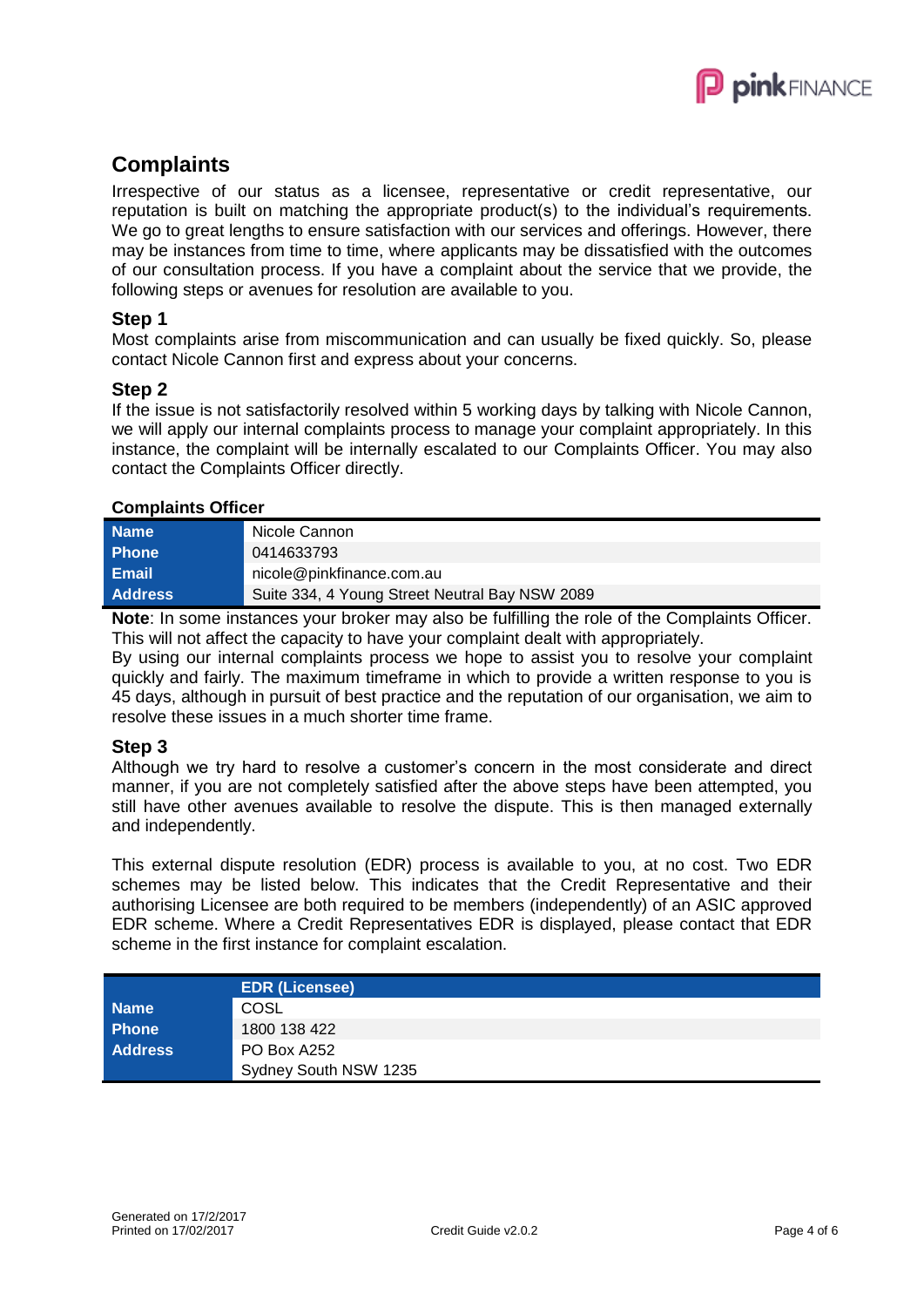

### **Things you should know**

We don't make any promises about the value of any property you finance with us or its future prospects. You should always rely on your own enquiries.

We don't provide legal or financial advice. It is important you understand your legal obligations under the loan, and the financial consequences. If you have any doubts, you should obtain independent legal and financial advice before you enter any loan contract.

| <b>Broker Signature</b>                        |               | Date |  |  |
|------------------------------------------------|---------------|------|--|--|
| <b>Broker Name:</b>                            | Nicole Cannon |      |  |  |
| <b>Client Signature</b><br><b>Client Name:</b> |               | Date |  |  |
| <b>Client Signature</b><br><b>Client Name:</b> |               | Date |  |  |